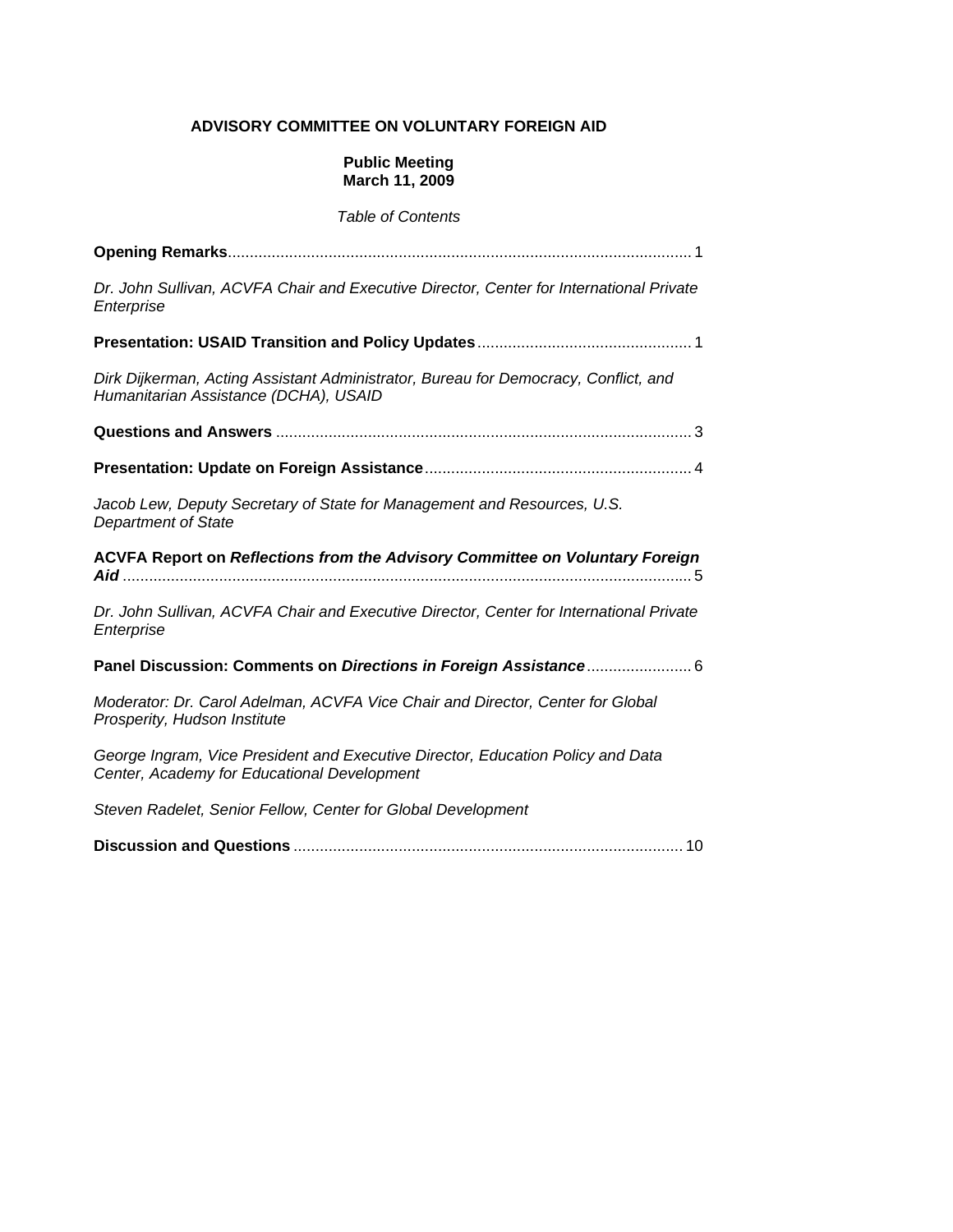## **OPENING REMARKS**

Dr. John Sullivan, ACVFA Chairman, welcomed attendees and thanked George Washington University for the use of the day's venue. He noted that the House Committee on Foreign Affairs is preparing to rewrite the Foreign Assistance Act. Several of the people present today have attended one of the listening sessions conducted by the staff of the Foreign Affairs Committee in preparation for that effort, one with nongovernmental organizations (NGOs), one with private companies, and one with democracy support organizations. It is rare, and quite welcome for the Foreign Affairs Committee to reach out in this way for public consultation before beginning to write. The public can continue to submit ideas through the committee's Web site, and the staff appears to be taking that public input seriously.

# **PRESENTATION: USAID TRANSITION AND POLICY UPDATES**

#### **Dirk Dijkerman,** *Acting Assistant Administrator, Bureau for Democracy, Conflict, and Humanitarian Assistance (DCHA), USAID*

Mr. Dijkerman thanked Dr. Sullivan for his leadership over the last eighteen months and for his willingness to remain ACVFA Chairman until USAID gets new leadership. The Agency is grateful for his work and the work of all ACVFA members. During this time of transition, ACVFA members have provided important insights about how the Agency can address current challenges. This advice has affected how the Agency approaches interagency deliberations and the policies it pursues. The authority to appoint new members to ACVFA rests with the Administrator, and as soon as USAID gets a new Administrator ACVFA will undoubtedly be one of his or her top priorities. Mr. Dijkerman said that, in his fifteen years with the Agency, every Administrator has appreciated this source of independent advice.

This administration remains strongly committed to development. President Obama has pledged to double the budget for foreign assistance. Many of those in the audience likely know Secretary Clinton from her background as First Lady and Senator from New York, and Acting Administrator Alonzo Fulgham's assessment is that, of all recent Secretaries of State, she comes in knowing the most about USAID and understanding the Agency's work.

While awaiting new leadership, USAID has been taking steps to show new leaders at the Department of State and other agencies how the Agency can contribute to what some are now calling "smart power." Lively discussion is underway about how to respond to current challenges around the world, and it is a good sign that USAID is being asked its opinion.

Meanwhile, USAID's top priority remains the expansion of the Agency through the Development Leadership Initiative. Since the launch of that initiative in 2008, the Agency has hired 156 new foreign-service officers in a wide variety of disciplines, an

 $\sim$  1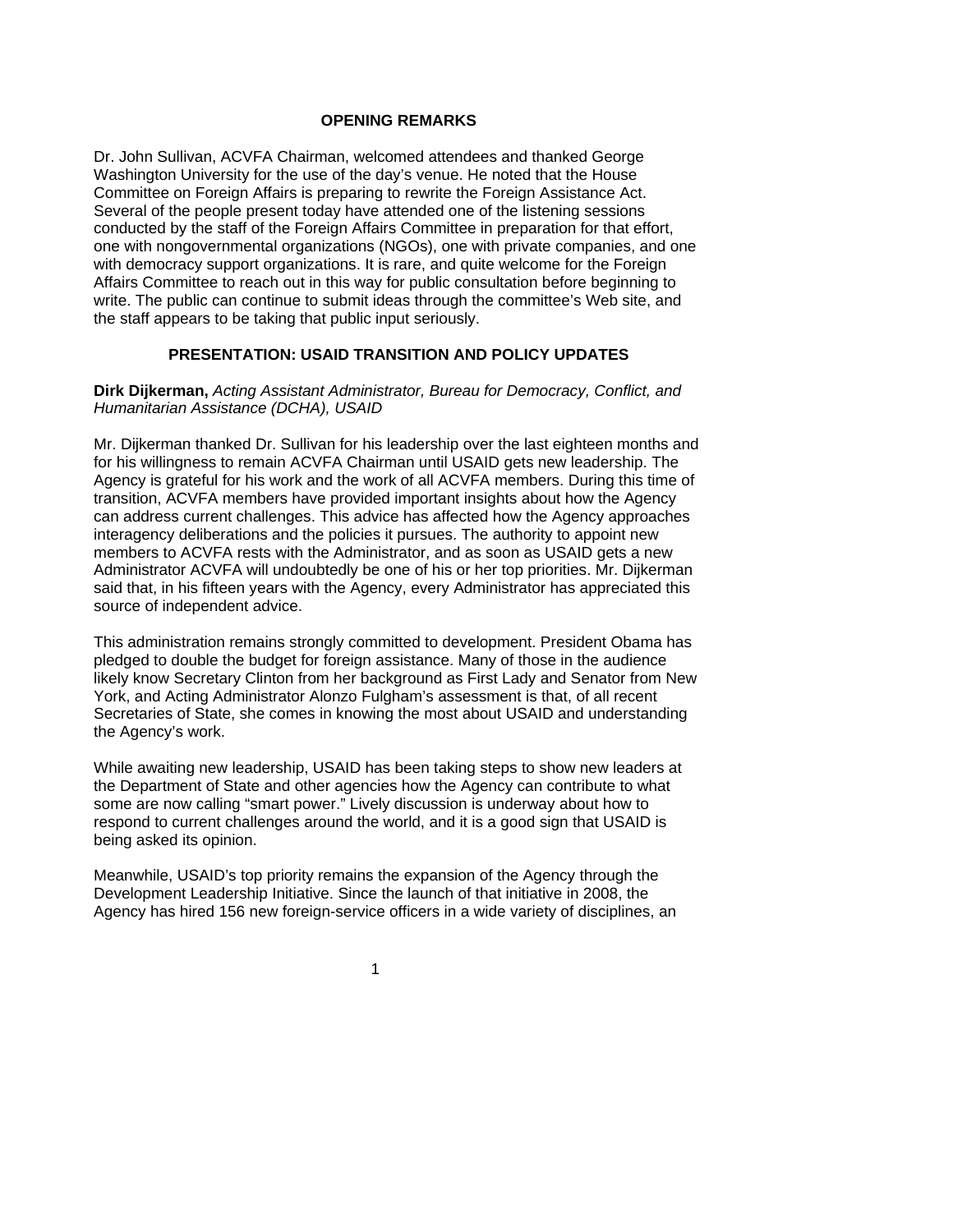increase of 15 percent in the Agency's foreign-service workforce. For only the second time in fifteen years, USAID has been able to hire faster than its attrition rate. The Senate passed an Omnibus Appropriations Act on March 10 that puts USAID on track to hire up to 300 new foreign-service officers in the next twelve months. The fact that USAID did get the resources it needs in the omnibus bill shows that the administration and Congress are committed to bringing the civilian contribution to the defensediplomacy-development triumvirate back into balance with the military contribution.

Public-private partnerships also remain a priority. In 2008, USAID signed 225 new public-private partnership agreements that attracted \$700 million in private funds.

Many people within and outside of USAID have commented that the Agency needs more procurement officers in order to streamline its procurement process. USAID is now working on hiring and training forty new contract officers. The Agency has also established a requirement that all Cognizant Technical Officers be trained in procurement. USAID is still rolling out its new grant and contract procurement software system, called GLAAS (Global Acquisition and Assistance System). Finally, USAID is working hard to attract new partners, and is developing a template that should make it easier to use local firms in the delivery of foreign assistance overseas.

USAID continues to provide intellectual leadership on the topic of food security. Food prices have eased, but the problem of food security persists. At least 900 million people remain at risk. USAID has been working with other agencies to determine where the Agency should be investing in the agricultural sector, and how it can address constraints in the supply chain from field to market, within and among countries. USAID is already making use of the vast majority of the resources that Congress has provided to address the issue. But the problem will persist for some time. USAID is no longer in the business of exporting food surpluses for the United States. The Agency needs to compete for food aid in the commercial market along with all other buyers, and is trying to make its funds go as far as possible.

Other priorities of the administration include education, climate change, and improving the civilian response capabilities of the U.S. government.

The National Security Council will continue its Development Interagency Policy Coordinating Committee (the Development IPC, formerly the Development PCC), and the USAID Administrator will continue to co-chair those meetings. The IPC has been an important venue for sorting through development priorities and coordinating messages with agencies including Treasury, Commerce, State, the Overseas Private Investment Corporation, the Global Development Alliance, and the Millennium Challenge Corporation (MCC).

On a parallel track, USAID continues to flesh out its strategic partnership with the Department of Defense. USAID finds itself working in insecure environments more frequently than before and has taken steps to realign its capabilities and programs to deal with that reality. The Agency has drafted a policy on civilian-military cooperation,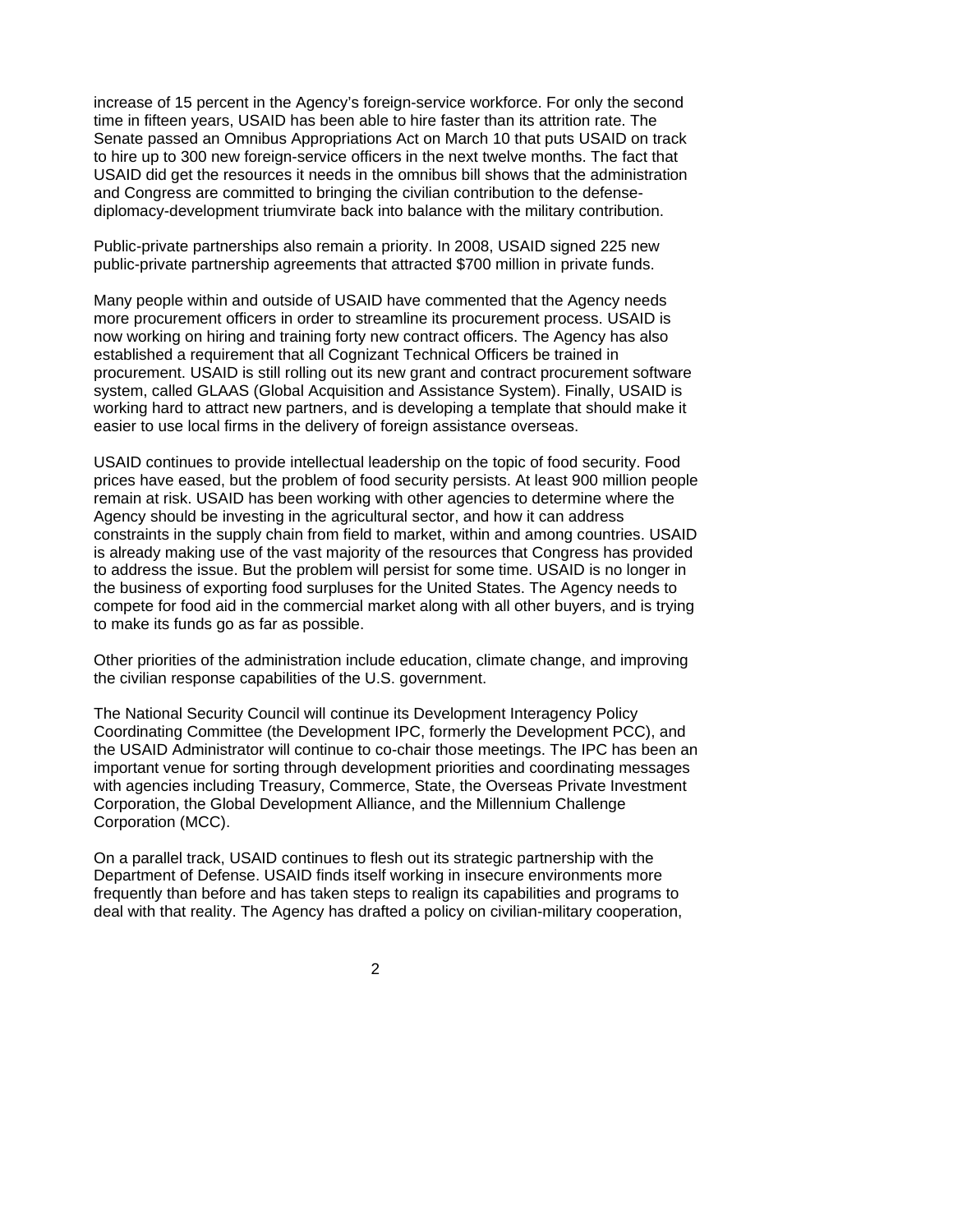and is now holding discussions with Congress and NGO partners to refine it. USAID has also created an Office of Military Affairs to facilitate coordination with the Department of Defense, and has assigned senior foreign-service officers to each of the Combatant Commands. For some of the Combatant Commands, USAID has assigned additional foreign-service officers trained in emergency assistance and development aid.

USAID is also working with the Department of State and several other agencies to establish a Civilian Response Corps able to deploy trained officers in a timely manner to support reconstruction and stabilization efforts throughout the world. To meet this goal USAID has created a new Office of Civilian Response within DCHA responsible for recruiting, training, and preparing to deploy an initial group of forty-one active Civilian Response Corps personnel. These people will be trained in USAID's procedures and ready to be deployed on forty-eight-hour notice when necessary. The Agency has also identified nearly 190 officers within its existing ranks to be part of a Civilian Response Corps standby team, and is training them in how to cooperate well with the military in a crisis situation while preserving development priorities.

#### **Questions and Answers**

**Helene Gayle,** ACVFA Member, said that given the erosion in USAID's staff over the years, the current hiring is welcome. She asked about the prospects for a more integrated foreign-assistance program in this time of transition.

**Mr. Dijkerman** referred the question to Jacob Lew, who has been working with USAID to catch up on what has happened with the Agency in the eight years since he was Director of the Office of Management and Budget (OMB) under former President Clinton. Mr. Dijkerman said he was encouraged that, despite the absence of clarity so far on the issue of integration, USAID has been involved in collaborative interagency discussions on the topics of greatest interest to the new administration, such as climate change, education, and food security.

**Ted Weihe,** ACVFA Member, noted that under the F process reforms, most of USAID's policy staff was transferred to the State Department. He asked whether those people would be transferred back to USAID. The F process is unlikely to survive in its current form, and USAID can't be a major player without a policy capability.

**Mr. Dijkerman** referred that question to Jacob Lew also, adding that it is important to examine what is meant by the word "policy." Some policies have to do with process with preparing an integrated budget that aims to present a complete picture of State and USAID activities, for example. While the F process may change form, policies related to preparing an integrated budget will continue. Other policies have to do with technical issues like climate change, education, or food security, and USAID is leading those discussions because it, not the Office of the Director of U.S. Foreign Assistance (the F Bureau), has the proper staff to do so.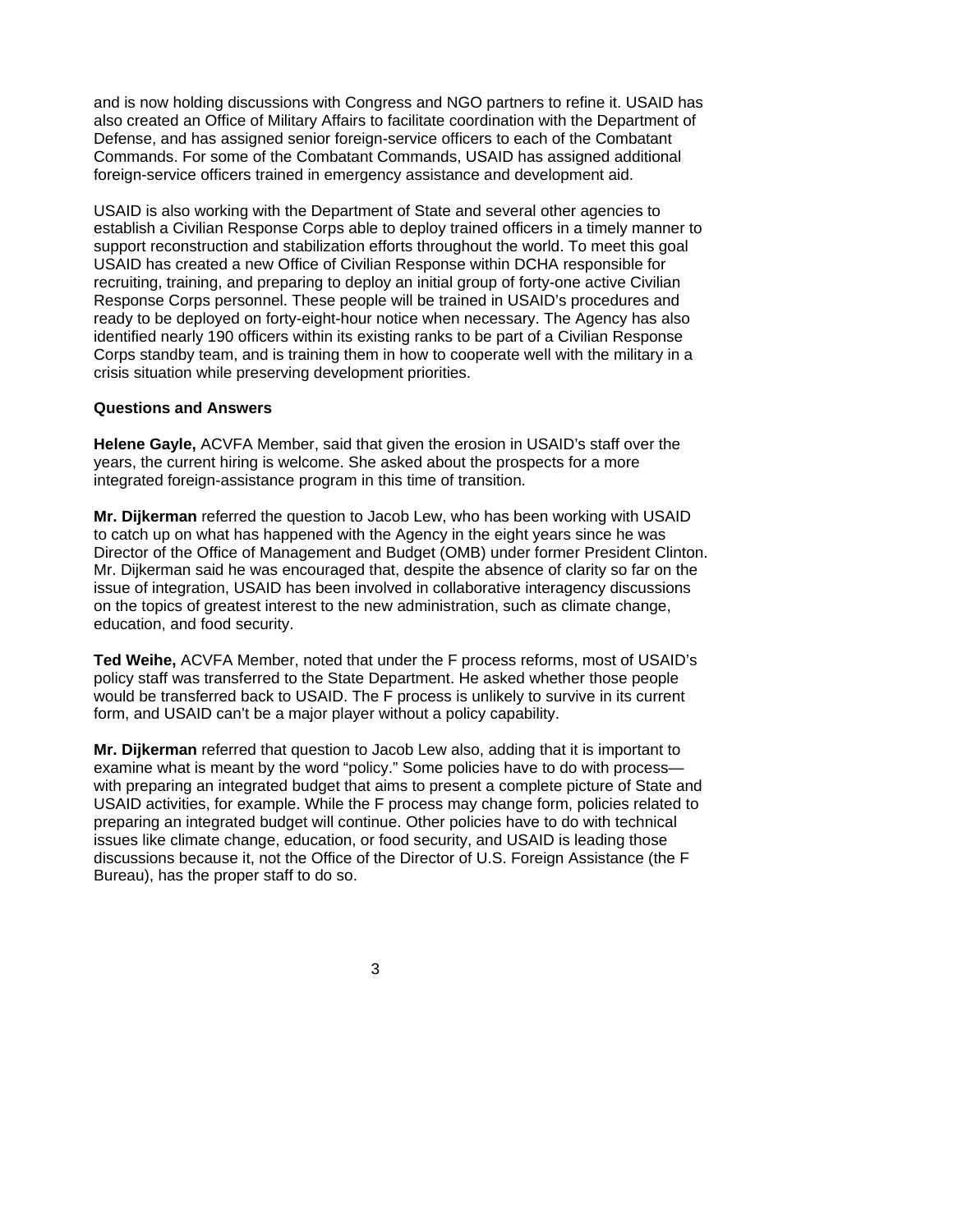## **PRESENTATION: UPDATE ON FOREIGN ASSISTANCE**

**Jacob Lew,** *Deputy Secretary of State for Management and Resources, U.S. Department of State* 

Mr. Lew thanked those in attendance for their interest in the foreign-assistance programs and policy of the United States. One of the great changes that has taken place since he was Director of OMB, he said, is that the community surrounding and discussing foreign assistance has grown much more active.

The President and Secretary of State have been clear that they see development and diplomacy as important legs of a three-legged stool with defense. For too many years development and diplomacy have taken a backseat, but now it is time to reevaluate the allocation of responsibility among the three. The State Department and USAID are diminished in size and capacity from what they once were. The effort in Iraq in particular has put an enormous strain on staffing and left both organizations too thin to take on the challenges that the world faces.

This presented itself in concrete terms with the first budget. Mr. Lew said that within an hour of being sworn into office he was in a meeting reviewing OMB's allocation of resources to the Agency. That first budget needed to be prepared in ten days rather than the more typical month. But the Agency did prepare a plan and the President has now presented it in its top-line form. President Obama has stated that his objective is to double foreign assistance and enlarge the staff administering foreign assistance by 25 percent. The budget as presented does put USAID on that path, even in this difficult economic environment.

The State Department and USAID will spare no effort in making a case to Congress about the importance of these investments. Without enough resources and people, the United States cannot play a full role in the world beyond military engagement. Foreign assistance and development are critical to the United States' strength and safety in the future, and investments in them today will help the United States avoid greater defense costs in the future. In the budget, however, foreign assistance and development appear as billions of dollars that could be spent at home at a time of economic distress unprecedented in our lifetimes. Mr. Lew asked those in attendance to make their voices heard individually and collectively on behalf of the President's budget request.

Internally, USAID has tremendous talent, but needs to fix things that don't work as well as they could. It must redouble its efforts to be effective and efficient, to avoid duplicative programs, and to speak with one voice. All agencies of the U.S. government must coordinate across all of their programs, so that the United States can deliver a single, coherent foreign policy. There have been thousands of pages of reports devoted to making this happen, but ultimately it will happen because of people rather than processes. And there have been good steps in the right direction. It was no small thing that USAID and the State Department were able to report back to OMB with a single, coordinated set of priorities.

4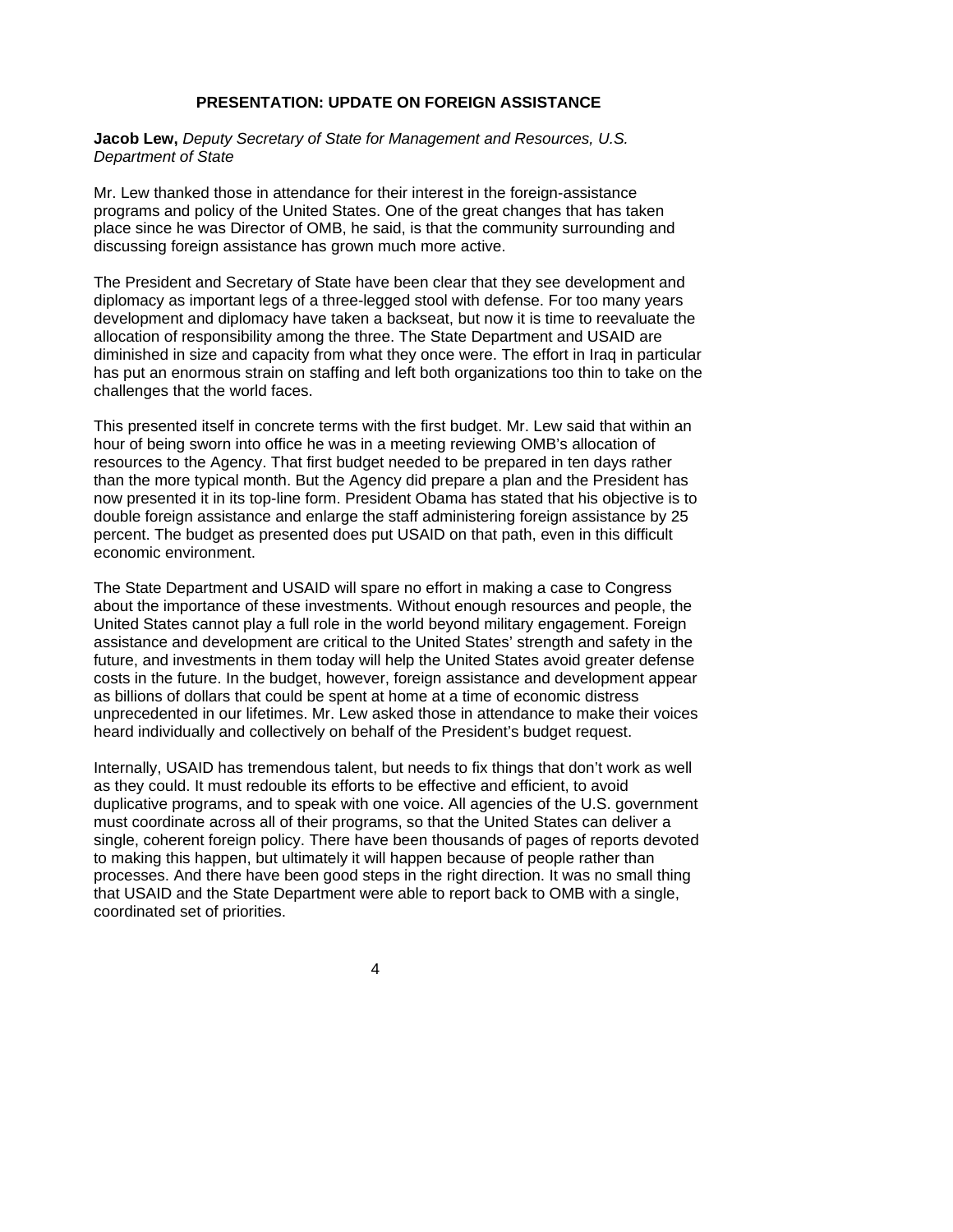The President and the Secretary of State are deeply committed to diplomacy and development. Their leadership and support provides an extraordinary opportunity to take on challenges and make progress quickly.

## **ACVFA REPORT ON** *REFLECTIONS FROM THE ADVISORY COMMITTEE ON VOLUNTARY FOREIGN AID*

### **Dr. John Sullivan,** *ACVFA Chairman and Executive Director, Center for International Private Enterprise*

USAID appears to have taken one recommendation from *Reflections* to heart already: to strengthen the Development Policy Coordinating Committee, now renamed the Interagency Policy Committee. ACVFA made that recommendation in part because all on the committee felt that the interagency process is at least greatly strained, if not broken. Putting that process back in working order is a vital first step, all the more important given the gravity of the international financial crisis.

Much of the news of that crisis has been about the financial system, but all those in the development field are also on its front lines. It is of greater importance than ever, therefore, that USAID be able to respond more nimbly than it has in the recent past. ACVFA hopes that as the House Committee on Foreign Affairs begins the first complete rewrite of the Foreign Assistance Act since it was first passed in 1961, it can address the problem of earmarks. As former Administrator Henrietta Holsman Fore said many times, USAID's programs in economic growth, democracy, and many other essential areas of development are so shackled by earmarks that they cannot be effective.

ACVFA also hopes that the new Administrator continues ongoing dialogues on publicprivate partnerships, the role of civil society, and mechanisms for ensuring aid effectiveness.

As ACVFA reviewed the new Foreign Assistance Framework last year, it discussed at great length the need for programs to achieve purposes in more than one sector at a time. For example, USAID adopted an economic growth strategy last year, and ACVFA advised the Agency to link programs for democracy and good government to that strategy. ACVFA recommends that such crosscutting efforts continue in all areas of development. USAID's strategies must be integrated. As a result of lack of personnel, budget cuts, and earmarks, the Agency has not done nearly a good enough job of this recently.

ACVFA has also emphasized that USAID must improve its ability to interact with development partners. This becomes another recommendation adopted by USAID with the signing of the new appropriations bill, as the Agency will add 300 new foreignservice officers. In part, ACVFA felt it was important for the Agency to have more personnel in order to break down large block contracts and create programs better

 $\sim$  5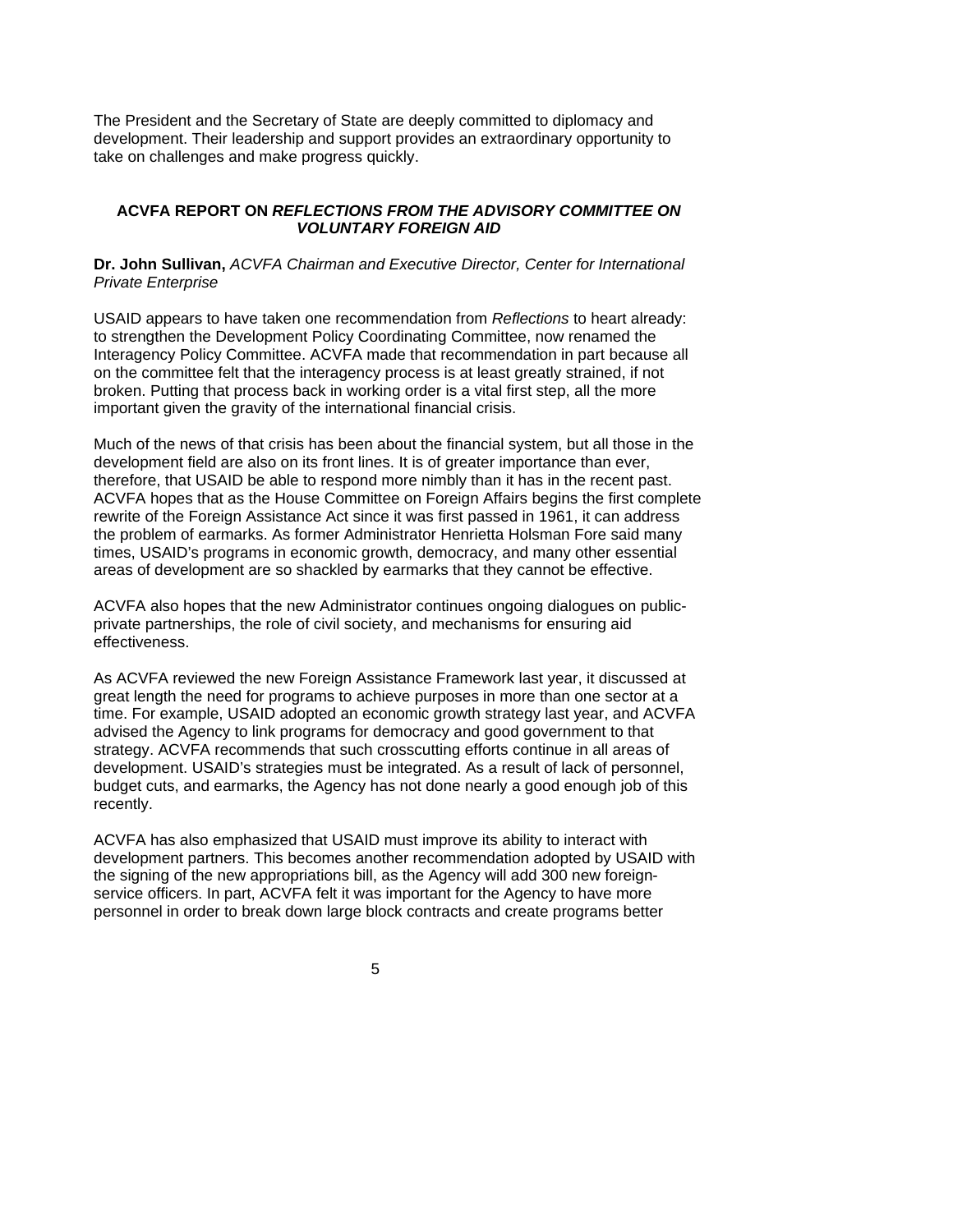tailored to each country. USAID has shrunk considerably over the years, to the point that ACVFA felt much of its work devolved into issuing contracts rather than designing effective foreign-assistance strategies.

#### **PANEL DISCUSSION: COMMENTS ON** *DIRECTIONS IN FOREIGN ASSISTANCE*

### **Moderator: Dr. Carol Adelman,** *ACVFA Vice Chair and Director, Center for Global Prosperity, Hudson Institute*

Those in the development field don't focus enough on one of the most significant aspects of foreign aid: the recipients. Are they getting the aid? Are they coinvesting and participating in program design? When aid projects end, do they leave behind local institutions? The evidence shows that the answers to all these questions, for the most part, is "no." Problems in staffing, organization, and budget have been well discussed, but there are problems in delivery as well. In *The Bottom Billion*, for example, Paul Collier documented a case where only 1 percent of the aid provided for a project reached the village in need. Fewer than 25 percent of aid-recipient countries have actionable development strategies. Fewer than 10 percent have sound frameworks to monitor results. As Brookings Institution scholars Johannes Linn and Homi Kharas have written, the Paris Declaration of the Organisation for Economic Co-operation and Development (OECD) has been implemented too slowly to make a difference in meeting the Millennium Development Goals.

Fortunately, the new administration can be expected to focus on this lack of success at the grassroots level. President Obama has a track record of being committed to accountability and results, having cosponsored the Federal Funding Accountability and Transparency Act as a Senator.

Linn and Kharas have also pointed out that the Paris Declaration excludes more than half the aid flowing to the developing world: private philanthropy, remittances, and aid from donors like India, China, Brazil, and Russia that are not part of the OECD's Development Assistance Committee.

Last year the Helping to Enhance the Livelihood of People Around the Globe (HELP) Commission completed its exhaustive examination of America's foreign-assistance programs. The projects that all members of the HELP Commission agreed were successes—the Green Revolution, the campaign to eradicate polio, the President's Emergency Plan for AIDS Relief (PEPFAR), the fight against river blindness, the Ford Foundation's work to lay the groundwork for microfinance—have certain shared characteristics: local ownership and involvement, public-private partnerships, peer-topeer relationships, coinvestment by local partners, efficiency, transparency, and the involvement of private-sector companies and foundations. All discussions of structure and organization must be balanced with this perspective of what is happening in the field.

 $\overline{6}$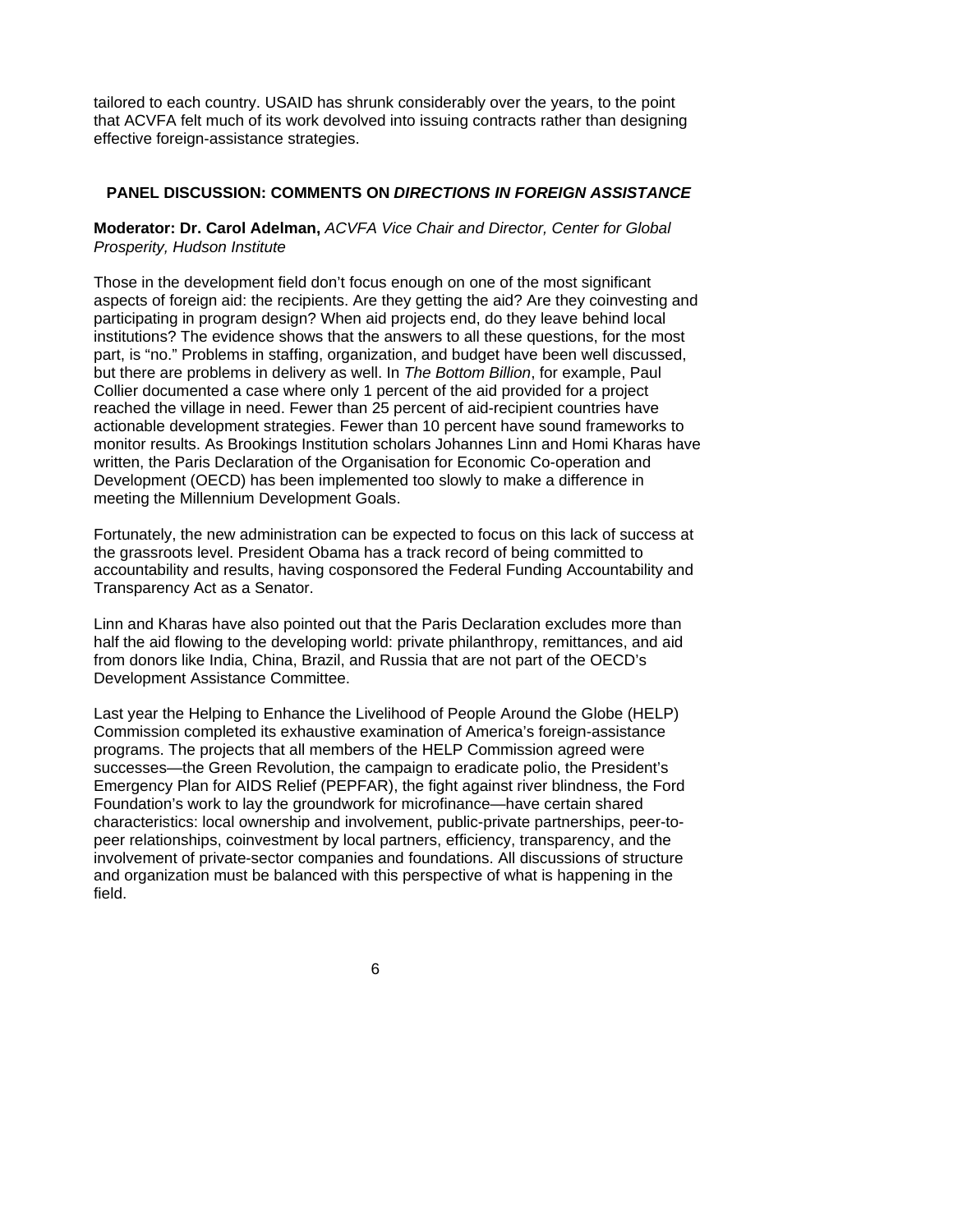There are two reasons in particular why it is important to change the way aid is delivered to the developing world. First, the developing world has changed. It has educated a talented workforce. It has new disease patterns. (For example, the World Health Organization reports that noncommunicable diseases—mainly cardiovascular disease, cancers, diabetes, and chronic respiratory diseases—are the world's biggest killers, with 80 percent of these deaths occurring in developing countries.) And indigenous foundations in developing countries have grown into good partners. Second, foreign aid itself has changed. Over 80 percent of the developed world's total economic engagement with the developing world is now through the private sector, including private capital flows, investment, philanthropy, and remittances. Roughly 17 percent is in government aid. All those private flows are going to private recipients, and the challenge for government is to find those local recipients. Government is still a vital player, but it should be primarily a facilitator or convener, helping match private resources with social and economic causes.

#### **George Ingram,** *Vice President and Executive Director, Education Policy and Data Center, Academy for Educational Development*

Two years ago the Center for U.S. Global Engagement launched a two-year effort to persuade the presidential candidates that development and diplomacy must be understood as the front line of U.S. engagement with the world. That effort, known as Impact '08, started with a policy paper issued in June 2007 that recommended that the U.S. government:

- Produce a coherent development strategy,
- Increase program and personnel resources,
- Rationalize the U.S. government's bureaucratic structure,
- Bring about a grand bargain between Congress and the executive branch to rewrite the Foreign Assistance Act, and
- Bring greater transparency and accountability to foreign-assistance programs.

Last week the Center issued the report *Putting "Smart Power" to Work*, which surveyed the twenty reports on aid reform issued by various organizations over the last eighteen months and identified seven themes found in all of them:

- 1. A global development strategy that articulates the central role of development and lays out a coherent set of policies and programs. Such a strategy should be written using an open, transparent, and consultative process.
- 2. Increased resources. This year's \$53 billion request for international affairs in 2010 includes items that in recent years have been relegated to supplemental appropriations bills totaling \$10 billion. Unfortunately the Senate Budget Committee's baseline budget does not include these supplemental appropriations, so the 2010 request looks like a 40 percent increase rather than the actual 10 percent increase. It will require effort by all in the development community to make sure that the Senate enacts the President's budget request.
- 3. Elevating and streamlining foreign assistance. This is essential to bringing coherence to foreign-assistance programs. It appears, however, that while the new administration is sympathetic to this goal, it does not have it as an
- 7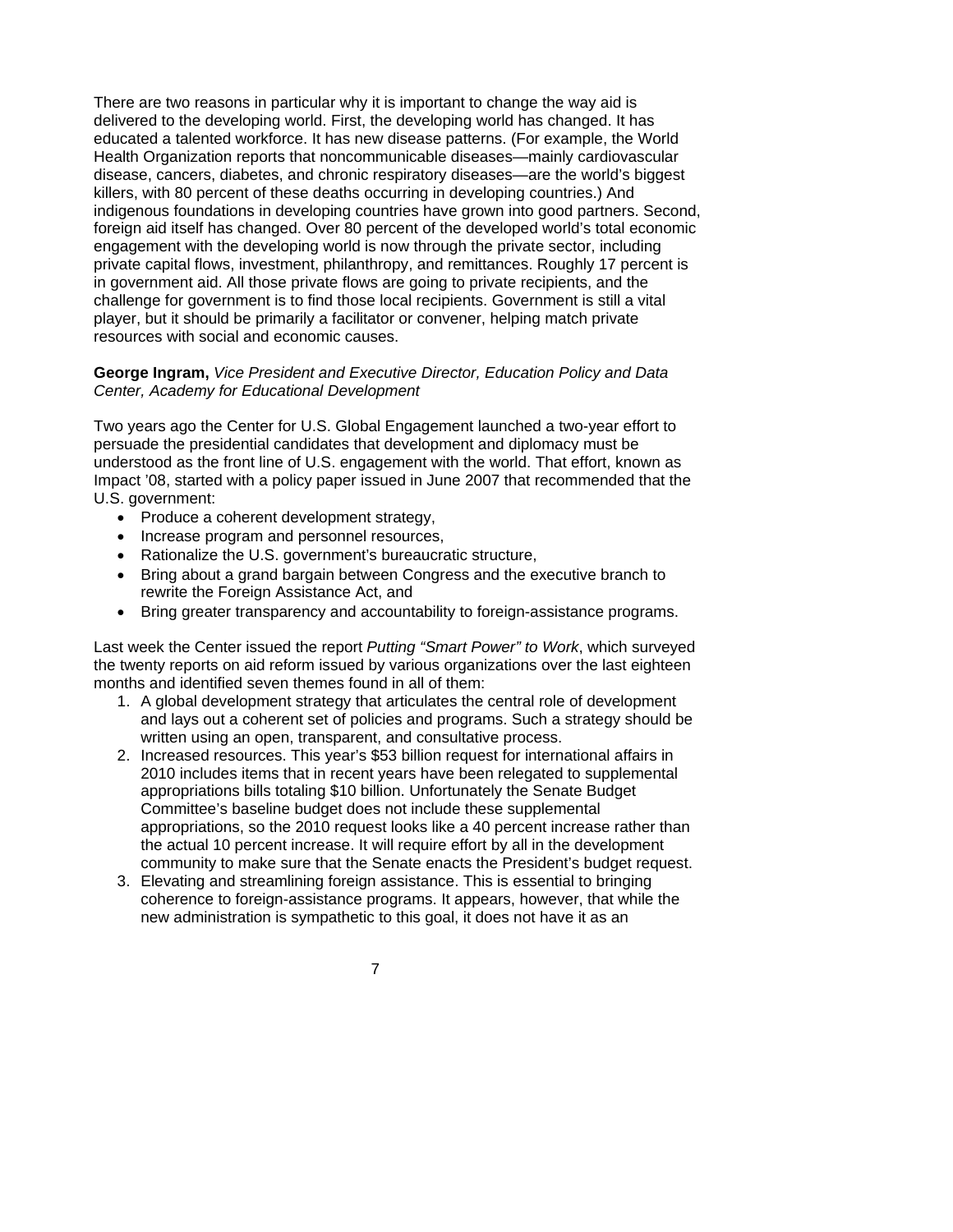immediate priority. The administration talks about the importance of "coordination," but real streamlining calls for *consolidation* of programs.

- 4. A revamped Foreign Assistance Act. So far the administration seems to be signaling a slow approach to this effort, perhaps because it doesn't yet have enough people in place to engage in discussions with Congress.
- 5. Better integration of civilian and military personnel in dealing with fragile states.
- 6. Restored balance between the civilian and military roles in foreign assistance. Deputy Secretary Lew has cautioned, however, that this cannot be accomplished until civilian capabilities are built up, which means that progress may be slower than some may have hoped.
- 7. Strengthened U.S.-international cooperation. President Obama articulated an internationalist approach during his campaign. These twenty reports don't go into specifics in this arena in the way they need to. For example, the Paris Declaration lays out principles for local ownership, harmonization among donors, and alignment with local processes. The United States needs to modify its own development processes so that they represent those principles.

Another priority not covered by all the reports but mentioned by ACVFA is improved transparency. President Obama discussed transparency regularly as a candidate and made his transition into power more transparent than any in history. ACVFA has discussed transparency primarily as a way to share information and bring about an open dialogue. But transparency is also an excellent way to bring about agreement and keep programs focused on their priorities and missions.

All of these recommendations are ultimately about aid effectiveness, about the impact that the United States can make as a world development leader. There are three fundamental problems currently preventing aid from being as effective as it should be:

- 1. The dispersion of programs,
- 2. The erosion of development capability, particularly USAID's loss of personnel
- and loss of ability to conduct independent strategic planning and budgeting, and 3. The increased centralization of decision making at a time when most donors are
- recognizing the need to decentralize.

One thing that must be changed is the way the State Department and USAID view their relationship. In the 1960s, 1970s, and 1980s, USAID was mostly independent and the two agencies had a relationship of respect. The trend away from that mutual respect started with the SEED Act and the Freedom Support Act, and worsened with proposals offered in the mid-1990s to merge USAID into the State Department. We are still living with the poisonous effects of those tensions today. If USAID and the State Department could return to an attitude of respect for each other's core strengths, the United States would have a more robust development program.

### **Steven Radelet,** *Senior Fellow, Center for Global Development*

This is a time of good news and bad news. The bad news is clear. The economic crisis is getting worse. It will cut the budget, worsen the condition of the developing world, and

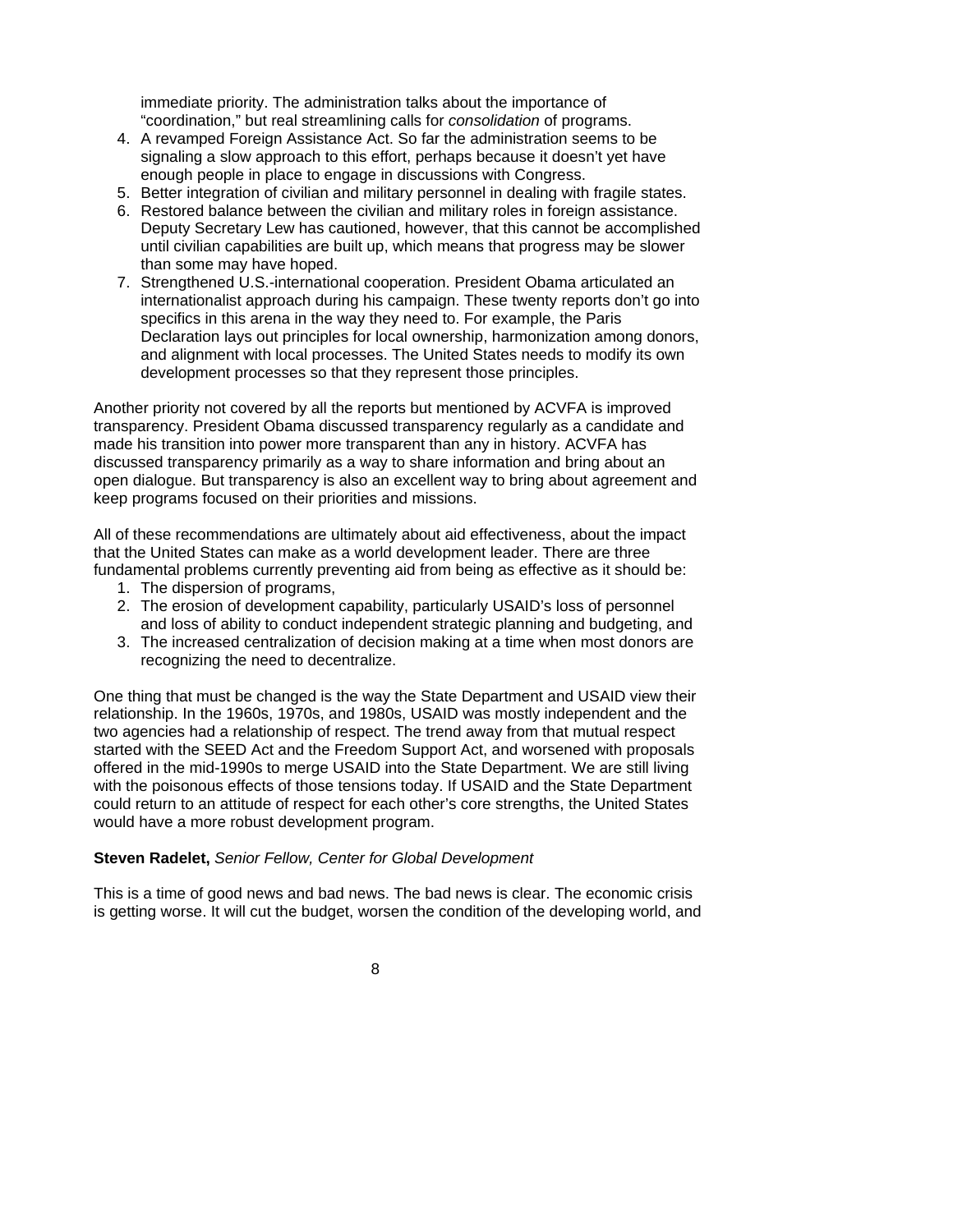worsen the attitude of countries toward the United States, because the United States is blamed for starting the crisis. The good news is that there is a much more positive view within the United States of the effort to support developing countries than there has been in some time. That means that this is the best opportunity in years to enhance, modernize, and strengthen development initiatives.

In this environment the U.S. government must use every development dollar as effectively as possible, and must also use all the other tools at its disposal: trade policy, migration policy, and engagement with private enterprise and philanthropy. It must balance realism with the temptation to avoid risk. As other problems pile up, there may be a tendency to stick with the status quo in the development arena.

ACVFA can play a major role in the next few months. USAID faces a leadership vacuum, as major appointments have yet to be announced. It is important for ACVFA to offer its members' opinions to Secretary Clinton and Deputy Secretary Lew, so that the opportunity provided by this moment is not lost.

For its part, the Center for Global Development has focused on four key components of development:

- 1. Strategy. USAID has too many goals and objectives without any single clear, overall statement of what it aims to achieve and what programs might be suited for various environments. There is a danger that the new administration might see writing a new strategy as an effort requiring too much time and energy when it just wants to forge ahead. A new strategy will take time and energy, but it is vitally important.
- 2. Legislation. The Foreign Assistance Act is forty years old and needs to be rewritten. Rep. Howard Berman (D-CA) is leading that effort, but Congress has so much other work it could be lost in the shuffle. The administration must make its importance clear. It would be easy simply to try to use the existing authorities in the Foreign Assistance Act a little better. That would result in a development program that is only a little better than it is now. There has been a breakdown in trust between Congress and the executive branch, which has resulted in earmark after earmark, making it impossible for USAID to respond to the needs at hand. Congress will only provide that flexibility in exchange for better accountability from the executive branch.
- 3. Resources. Under the circumstances, the 9.5 percent increase in the President's budget request looks very good.
- 4. Organization. USAID needs good people and good processes. To build USAID into a strong, top-rate development agency, a few things must happen. Outside of the Agency itself, the USAID Administrator should have a seat on the National Security Council. It was disappointing not to see that change included in the President's first defense directive. Within the Agency, USAID must reestablish a professional staff, streamline its procurement procedures, strengthen its monitoring and allocation programs, and improve its relationship with the private sector. Finally, the relationship between the Department of State and USAID must be clarified within the next few months. If the objective is to build a top-rate

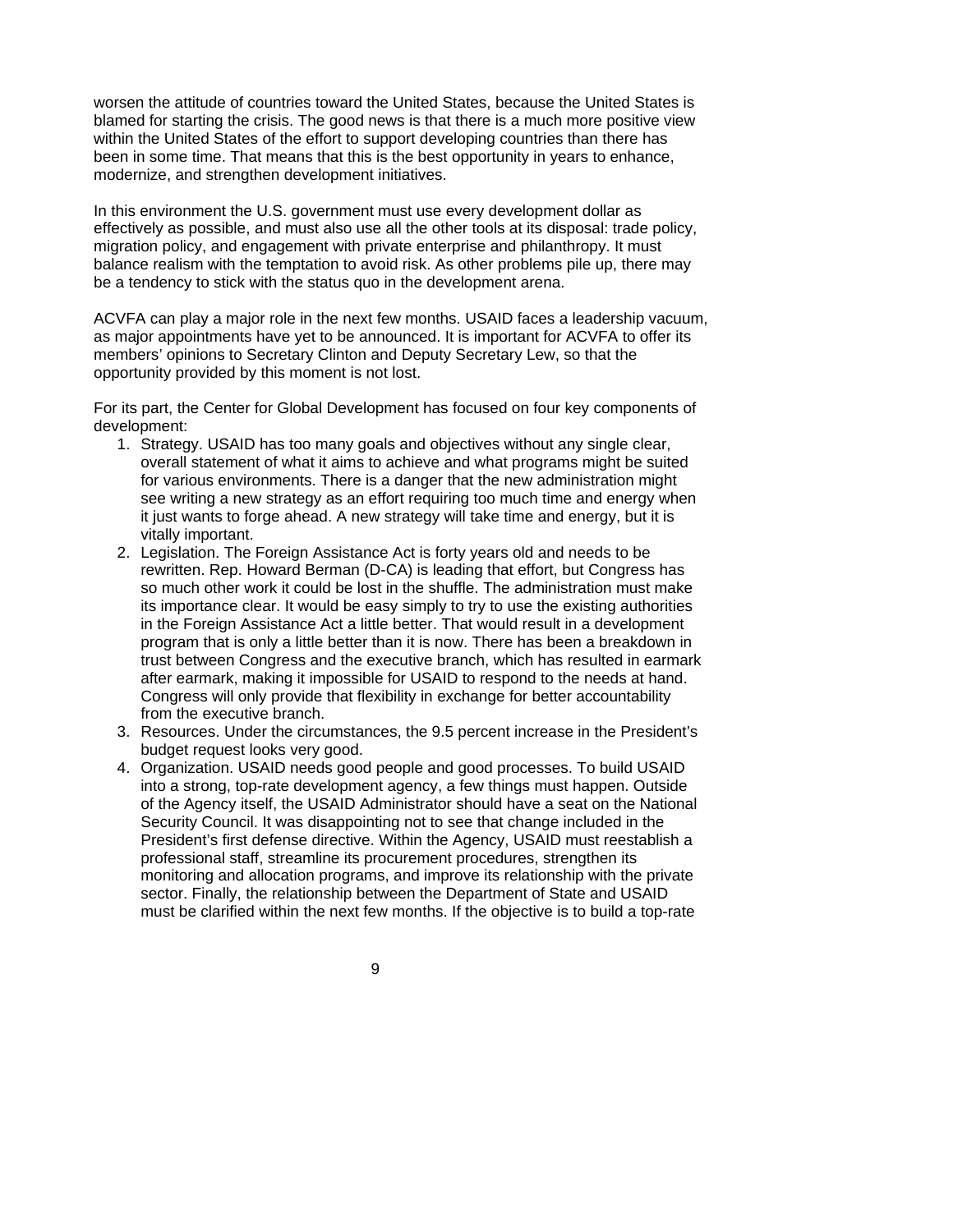agency, USAID should have direct authority over its own budget, and its own policy and strategic planning capabilities. The State Department can have responsibility for coordinating across budgets, through the office of the Deputy Secretary. But the F Bureau should be closed.

#### **Discussion and Questions**

**Dr. John Sullivan,** ACVFA Chairman, said that although several presenters touched on the international financial crisis, they did not describe what changes that crisis has brought about. ACVFA should be thinking about this much more seriously, as many of the flows of capital Ms. Adelman described are now moving in the wrong direction. Investors are pulling money back through banks. Remittances are slowing as the economies of the United States and other developed nations slow. There are indications that absent some extraordinary luck, Eastern Europe could face a crisis as big as the Asian financial shock. How can a national development strategy mitigate the impact of this crisis?

**Dr. Adelman** said that the Hudson Institute was examining the problem very carefully. The data it will publish on private capital flows toward the end of April are from 2007, but it is listening to private voluntary organizations (PVOs), corporations, and foundations to learn what is going on right now. And in fact things appear not to be as dismal as many think. The Hudson Institute's research shows that during previous eight-month recessions, corporate giving only fell an average of 2 percent. Foundation giving also fell only by single-digit percentages. Foundations can average their giving over three years, so many foundations now are saying they will not reduce their giving at all. Some are even saying that they will give more. Meanwhile, the World Bank is predicting that remittances—which continued to grow by 7 percent in 2008—will fall only by between 1 and 6 percent. So there will be decreases in private philanthropy and remittances, but they should not be huge. Private investment is another matter, and will depend on the speed and success of global economic recovery.

**Mr. Radelet** added that the crisis will hit different countries in different ways. Middleincome countries that are integrated into the financial system will get hit through their banks. Poorer countries will see reductions in foreign direct investment or in demand for their exports. All these things are starting to happen already, and will accelerate through the rest of this year. That, in turn, will force some countries to cut their budgets. The U.S. government must respond to these problems in a coordinated fashion. A big part of the response will come from the International Monetary Fund and the World Bank, and the United States is the major voice at the table there through the Treasury Department. USAID should work to make sure that the efforts of those bodies are the right ones and are coordinated with other U.S. government endeavors. Under its own authority, USAID can help in particular with support for social safety nets. Poor people will lose their jobs, creating a pressing need for emergency food-for-work programs. Unfortunately, much of the money the Agency has available is earmarked for other purposes, making it difficult to put the right programs in place on short notice.

 $10<sub>1</sub>$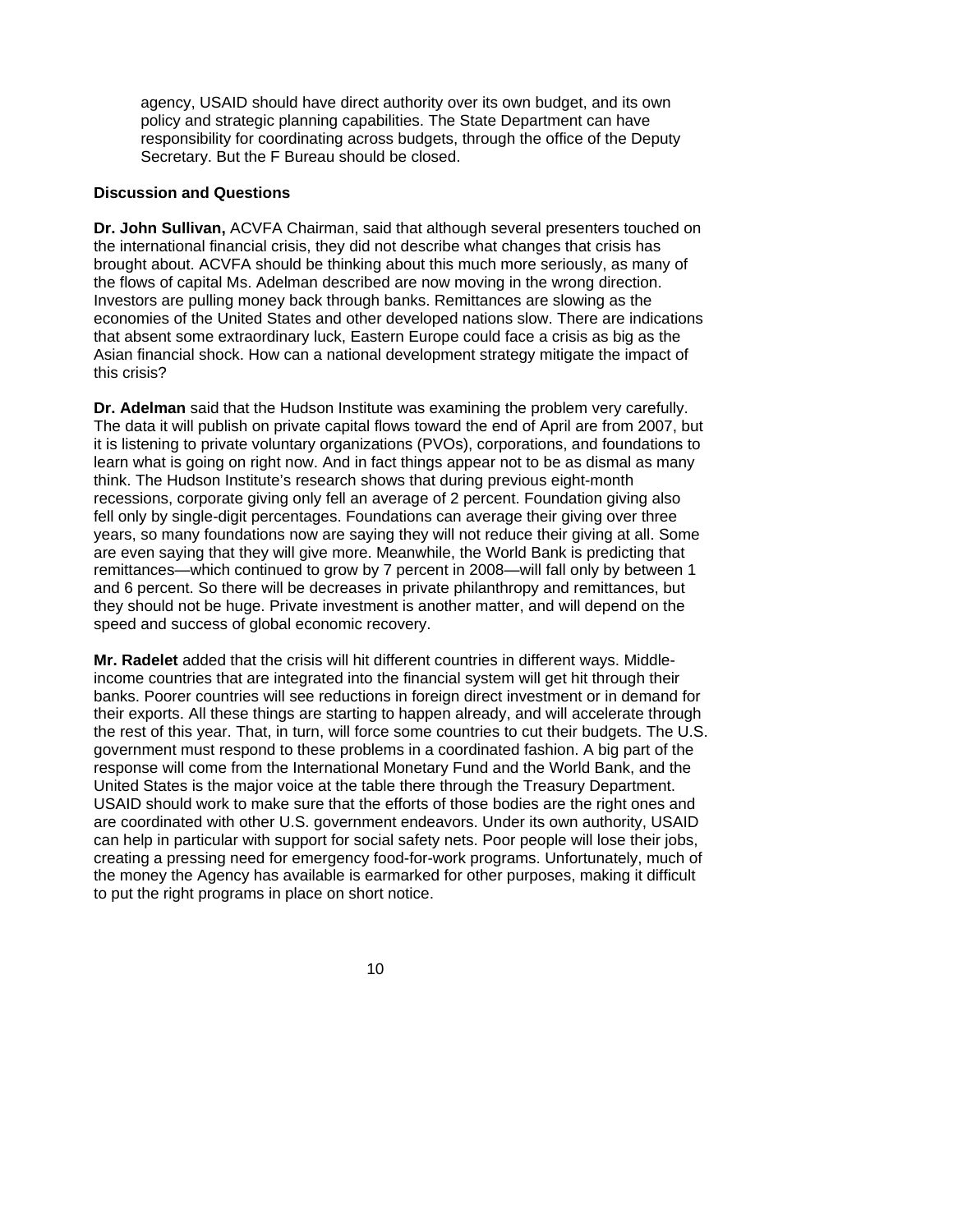**Mr. Ingram** said that if there was ever a case for a coherent effort that cuts across U.S. policy instruments, it is this situation. The current crisis further calls for greater integration and coordination between bilateral and multilateral assistance efforts.

**Douglas Bereuter,** ACVFA Member, noted that Mr. Ingram had cited USAID's move toward centralized decision making as an important mistake the Agency must correct. When USAID had stronger missions abroad it had greater flexibility. He asked whether the Obama administration has given any indication that it recognizes the need to change direction in this regard.

**Mr. Ingram** replied that beginning about a year and a half ago some people in the previous administration—including some within the F Bureau—recognized that centralization had gone too far, and began to try to reverse it a little. He said he had seen no indication yet one way or the other from the Obama administration, probably because its appointees are not yet in place. He added that there had been too loud a reaction against the F Bureau for the administration to ignore the issue, and that he expected a return to more local ownership.

**Spencer King,** ACVFA Member, remarked that several speakers so far had mentioned USAID's increase in staff. ACVFA's Economic Development Subcommittee recommended to USAID that it increase its reliance on small and medium-sized enterprises and move away from bundling its work into large contracts. ACVFA was heartened when former Administrator Henrietta Holsman Fore hired 156 new people, and Mr. Dijkerman mentioned that USAID would soon hire 200 to 300 more. Mr. King asked how many employees the Agency needed in order to work with small PVOs and NGOs to address the niche needs of various countries rather than issuing big umbrella contracts. He added that many missions currently lack people with management skills.

**Dr. Helene Gayle,** ACVFA Member, said that USAID's NGO partners would have to do a better job of identifying those niches. Having a single comprehensive strategy will help USAID and all of its partners think through their contributions in the development arena and identify the areas where they can effect the greatest sustainable change. A comprehensive strategy will make it easier for all of the actors to figure out the roles they should play, and will also allow countries to take their rightful role of coordinating the actors working within their borders.

**Mr. Radelet** said that the Henry L. Stimson Center estimated USAID would have to hire 1,000 new foreign-services officers simply to accomplish its current functions properly, not even to take on a more ambitious brief (in *A Foreign Affairs Budget For the Future: Fixing the Crisis in Diplomatic Readiness*). It doesn't make sense for USAID to hire staff to handle every specialized role. But it has gone too far by contracting out its management functions. In fact, it has probably gone too far even in contracting out specialized professional work. If USAID is to become a strong professional agency, it needs people with years of experience actually doing development work, not just managing the contracts of those doing the work.

 $11$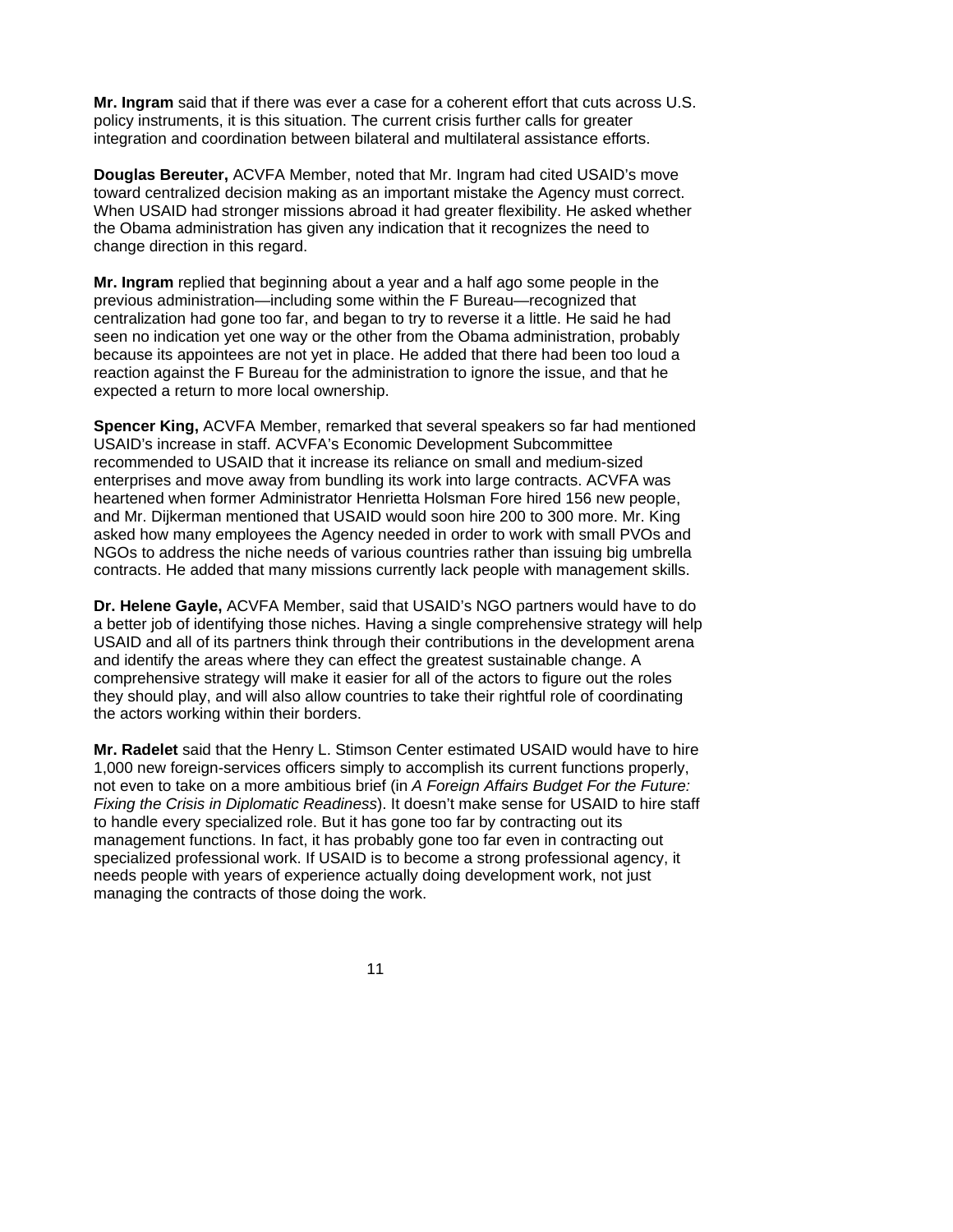**Dr. Gayle** said that it was a problem simply that USAID had moved so far toward contracting relationships. Development is not necessarily best done through a transactional relationship but rather through a long-term relationship that involves building up local capabilities. USAID should be making use of grants, cooperative agreements, *and* contracts.

**Ted Weihe,** ACVFA Member, asked how the panel would characterize the current USAID monitoring and evaluation system, and how it should be improved.

**Mr. Radelet** replied that USAID's monitoring and evaluation system is totally inadequate, though similar shortcomings can be found across government and the private sector. It can be improved by:

- Devoting the necessary resources and personnel to the effort ,
- Ensuring the independence of monitors,
- Incorporating monitoring and evaluation from the beginning of project development, and
- Being willing to take the risk that some projects won't work,

With respect to the last of these, the biggest risk is that Congress and the public will seize on failures and thereby jeopardize the successes. With effort, that can be overcome.

**Mr. Ingram** added that monitoring is a distinct function from evaluation, although they are related. USAID needs ongoing, regular monitoring that focuses on more than just raw numbers, and should recognize that evaluation is important to the Agency's learning process. It must conduct overall, strategic evaluations, too, not just evaluations of individual projects, and must create incentives that reward learning. Evaluation must be built into USAID's planning apparatus. All this can only happen if the Agency has ownership and interest in the evaluation process, which means that the best system would probably be a quasi-independent evaluating body with participation from both career USAID staff members and independent, outside evaluators.

**Corey Griffin,** ACVFA Member, noted that Mr. Radelet had stopped short of recommending that USAID be made a cabinet-level agency, although he'd made a strong case for it needing its own budget authority and autonomy. He asked what the argument is for leaving USAID within the State Department.

**Mr. Radelet** replied one could argue that the United States needs to integrate its foreign policy tools under the authority of the Secretary of State. The counterargument would be that the United States conducts many elements of foreign policy outside of the State Department: trade policy, for example, and international financial policy. These are kept separate from the State Department because they are distinct from diplomacy and require their own professional staffs. He said that he believed development is also distinct enough from diplomacy to require some independence from the State Department. He added that he would like to see USAID as a cabinet agency, but it is not likely to happen anytime soon. The model for progress toward that end should not

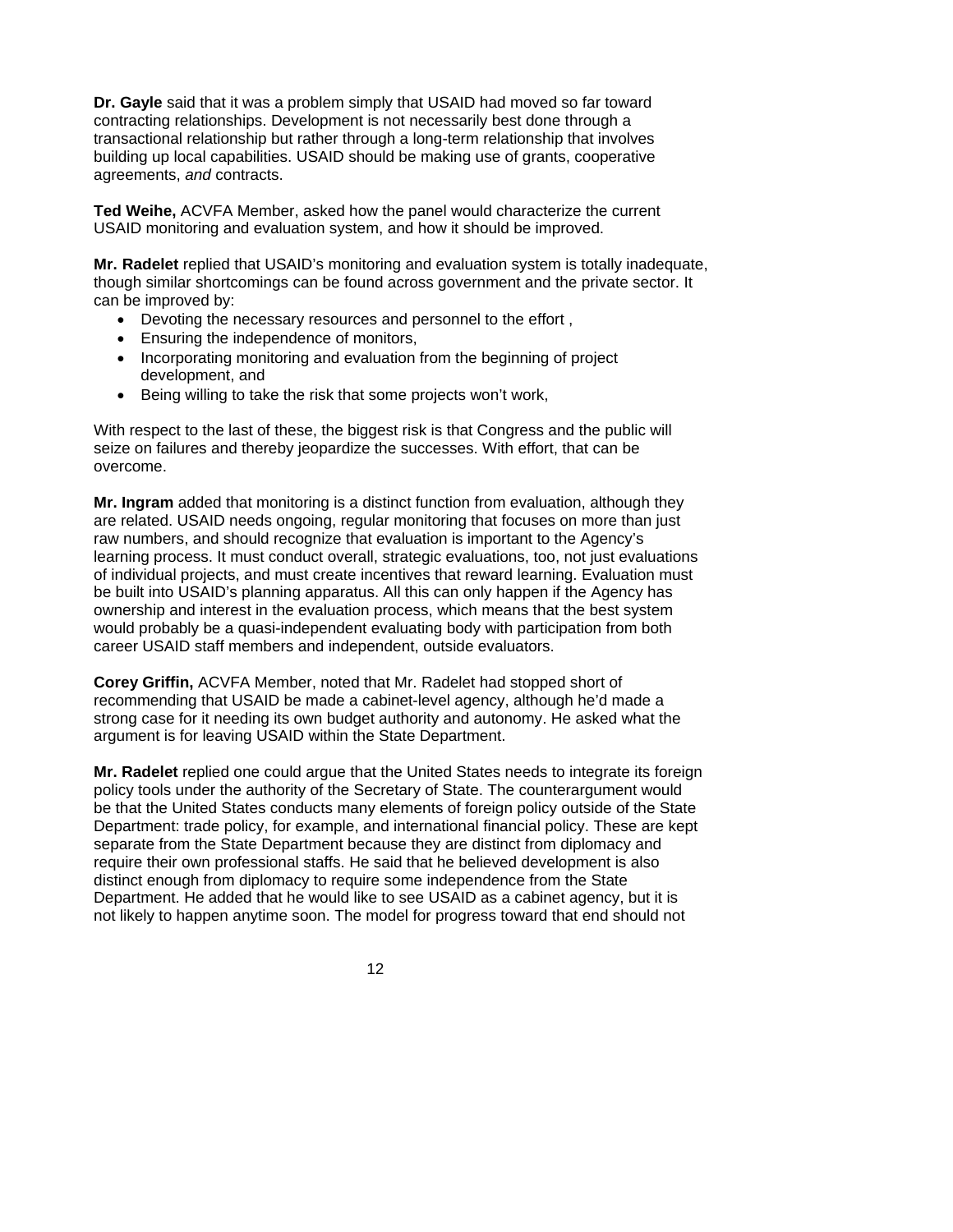be the Department of Homeland Security, which was created overnight, but the Environmental Protection Agency (EPA). In the 1970s, the EPA was created to unite disparate federal programs doing similar work. But it took twenty years for the EPA to become a cabinet agency. Another model would be to consolidate foreign-assistance programs into an agency with the legal structure of something like the MCC: a government agency organized independently, with a board of directors that the Secretary of State could chair. Or USAID—or a successor agency—could simply be restored to the standing it had twenty years ago, when it reported directly to the President, had its own direct budget authority and strategic planning function, but worked very closely with the State Department. In any case the goal should not be for USAID to become a cabinet agency sometime in the future, but for USAID to become a strong, capable, efficient, and effective development agency now.

**Dr. Adelman** disagreed, recalling her experience as head of USAID's Eastern European reconstruction effort after the fall of the Berlin Wall. USAID was still independent then, it still designed projects and signed its own budgets, but it worked in tandem with the State Department, and the State Department had considerable say in USAID projects. Many people at USAID were not happy about that, but at the same time it gave USAID a seat at the State Department table, which in turn gave its staff entrée and input to the Department of the Treasury, the Office of the U.S. Trade Representative, and the Council of Economic Advisors for the first time in a long while. USAID staff worried mainly that the State Department would meddle in project implementation, but once State Department staff members saw they would have to deal with USAID's contracting procedures they had no interest in implementation and day-today project management. USAID had unique expertise in those areas.

**Mr. Ingram** said that what he saw, after Dr. Adelman's time at USAID, was that the two key coordinators in the State Department in fact expanded their staffs to replicate that expertise. One manager kept his office focused at the strategic level, but across the agency another manager got his staff much more into the details of project development. When one expands staff like that the extra people will eventually find something to do, often something counterproductive.

**Ms. Gayle** asked whether Dr. Adelman would like to see USAID have its own budget authority, or see budget authority remain with the State Department.

**Dr. Adelman** said that she was ambivalent. As long as USAID had a say and approval power in budgeting, the authority could be with State or USAID, but, in general, USAID is better prepared to do the budget work.

**Dr. Sullivan** said that he sees a potential for mission creep if it isn't clear that USAID has its own budget accountability and contracting processes. USAID does a much better job at these matters than the State Department has done recently. The State Department doesn't have the ability to handle budgeting and contracts on USAID's scale. It has also introduced many new rules and regulations that impede the flow of development assistance.

 $13<sup>13</sup>$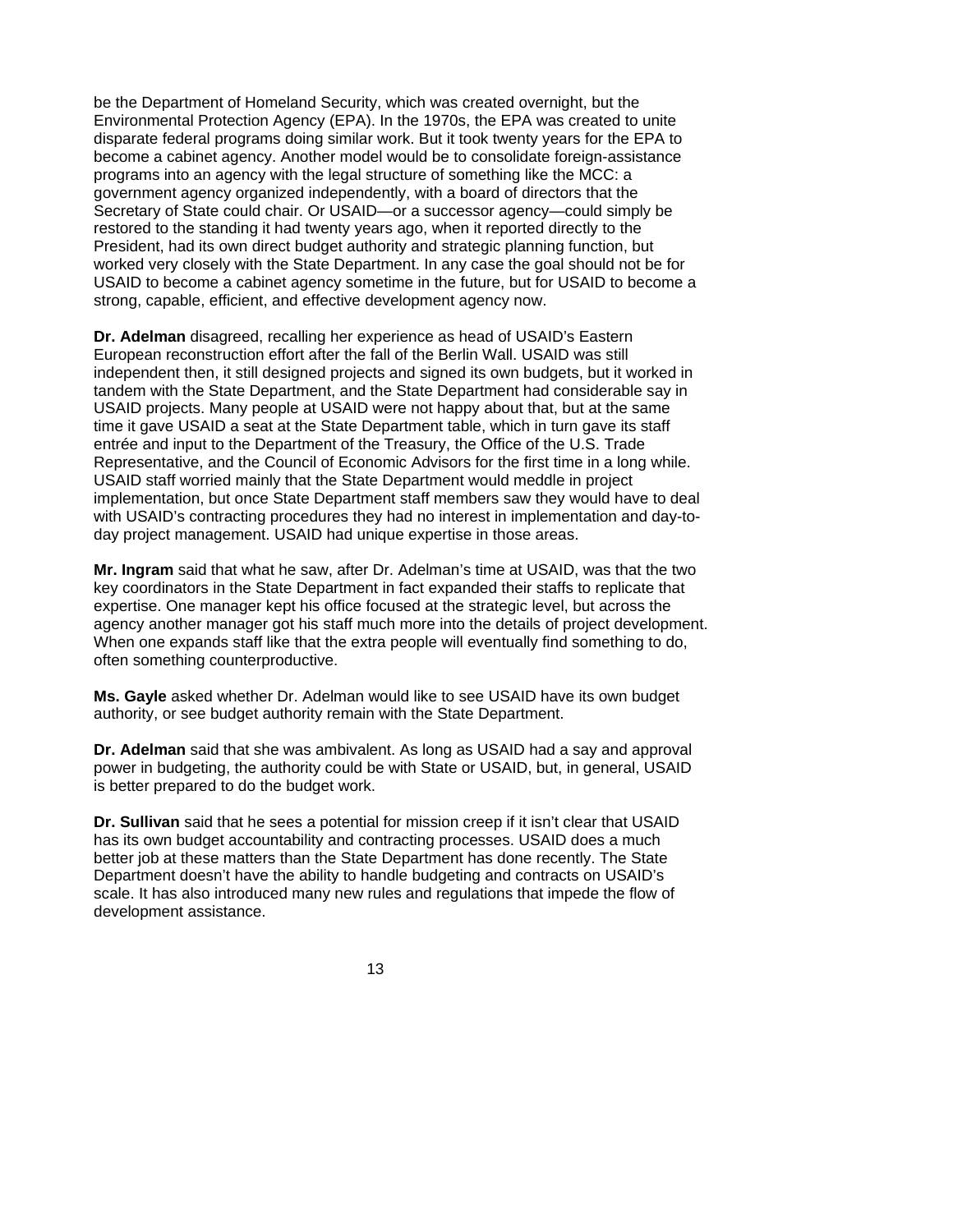**Mr. Ingram** said that there is a close relationship between the development accounts and some of the foreign policy accounts, such as the Economic Support Fund (ESF). So the State Department does need to see an early draft of the USAID budget, so that it can adjust ESF and other accounts appropriately, and it needs the right to give its opinion on the USAID budget to OMB. But USAID should have the authority to submit its budget directly to OMB.

**William Reese,** ACVFA Member, commented that ACVFA spent six months of last year writing a report for the new administration on how to sell foreign aid abroad and at home to Congress. That report could have been written any time in the last twenty years, because the development community has done a dreadful job of both. That support is necessary to any reform. He added that he thought the world's economic outlook was much bleaker than many people are forecasting. The *New York Times* has reported that the world will lose 50 million jobs in OECD countries alone. It has also reported that China alone has already lost 20 million. That probably means that, by Mr. Reese's estimate, the world as a whole has lost or will soon lose 120 million jobs. This is happening at a time when the world needs 1 billion new jobs to keep pace with the young people now entering adulthood. That is a staggering gap. But it provides an opportunity to talk to the American people about aid not as a humanitarian gesture but in terms of American economic and physical security. He said he was stunned that Mr. Dijkerman described the new administration's development priorities as only education, global warming, and food security, without mentioning economic growth, democracy and governance, or health. Perhaps those priorities are covered by other agencies. But USAID could be taking advantage of this global economic crisis to build support for long-term investments that win the United States friends overseas. But only if countries do not see us retreating, taking care of only our own citizens, and building protectionist barriers around our own jobs. He said he'd also been surprised that Mr. Lew, who knows the budget process as well as anyone, said that USAID should focus on results rather than reorganization, because big improvements in results will only be possible with reorganization, specifically a revision of the Foreign Assistance Act. That too will require significant public support.

**Ms. Gayle** remarked that several speakers have argued that USAID will only accomplish its goals if it has the right people in place, and that is true. America is lucky to have a great Secretary of State now. But USAID should also work to put in place structures, processes, and legislation that will survive even under a poor Secretary of State.

**Francisco Zamora** of the American Foreign Service Association said he'd heard many smart recommendations from today's panelists for how to fix the status quo, and that he hoped they would be implemented, not ignored. The American Foreign Service Association's surveys of its members show that they would agree with many of these recommendations. Foreign-service officers are not satisfied with the status quo. They do not agree with the existence of the F Bureau, and believe it simply adds extra work that does not accomplish anything and has hurt the United States' overseas programs.

 $\sim$  14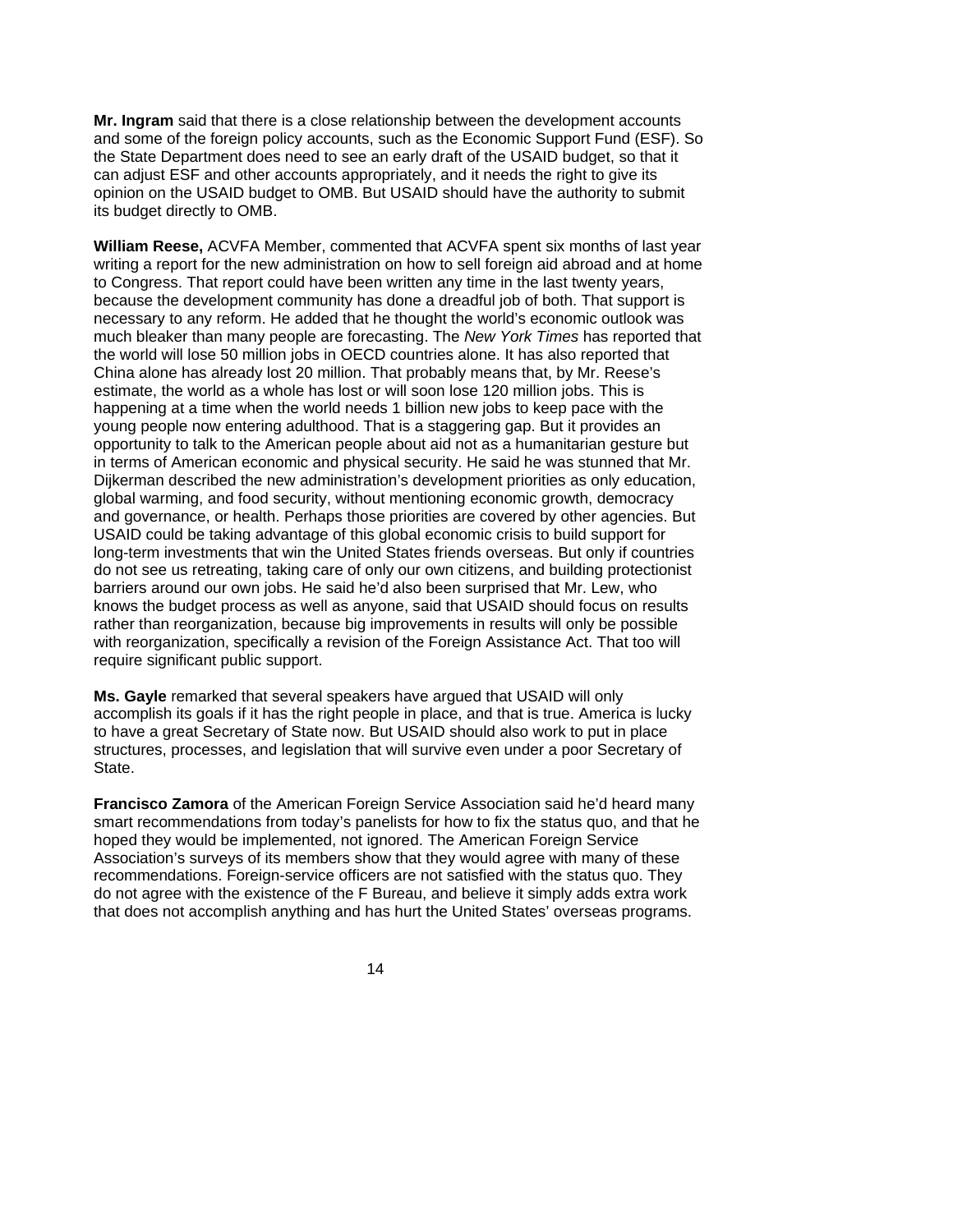**Eileen Cosby** of the Filipino Family Fund said that on the previous Friday, President Obama created the position of an ambassador for reproductive health. She asked whether renewable energy, education, and housing shouldn't be higher priorities at this time of worldwide economic downturn. She argued that developing countries have a perception that the United States engages in "cultural imperialism," and that this was particularly a problem in countries like Peru, Guatemala, and the Philippines, where USAID contractors were found to have sterilized women without their consent. She said that naming a reproductive health ambassador risked antagonizing countries that have constitutional rights for the unborn.

**Ms. Gayle** said she thought Ms. Cosby might be referring to the new position of Ambassador-at-Large for Global Women's Issues, for which Melanne Verveer has been nominated. The administration did not create a position for family planning.

**Dr. Sullivan** said that this fell out of the scope of the day's discussion, and that ACVFA would take it under advisement.

**Mark Harrison** of the United Methodist Church asked Mr. Radelet if he could give an example of a country with a first-class development agency.

**Mr. Radelet** said that the United Kingdom has consolidated its programs over the past ten years and is now seen as having a much more effective aid agency. The Danish and Norwegian aid agencies are also considered exemplary. USAID is certainly not the worst, but there are models it can learn from.

**Mr. Harrison** asked whether panelists would be pushing for an independent office or agency of global economic development were it not for the current economic crisis.

**Mr. Radelet** said that he believed it had to be a long-term effort. Those who support a cabinet-level development agency shouldn't give up on the idea, but there is a risk that if they pushed for it right away, others might see only a choice between a cabinet-level agency and what we have now. It is better to focus on progress toward a strong U.S. development agency that can deliver effective and efficient programs.

**Mr. Ingram** said that the reluctance to fight for an independent development agency immediately was a tactical decision based on the current priorities of Congress and the new administration. It is not related to the global financial crisis.

**Ryan Weddell** of Devex noted that some have criticized the requirement that all contractors use the USAID logo in their projects, because in some situations it is counterproductive to advertise U.S. involvement in a project. In theory it is possible to get an exemption from this requirement, but that is often difficult to do in practice. He asked whether the policy could be made more flexible.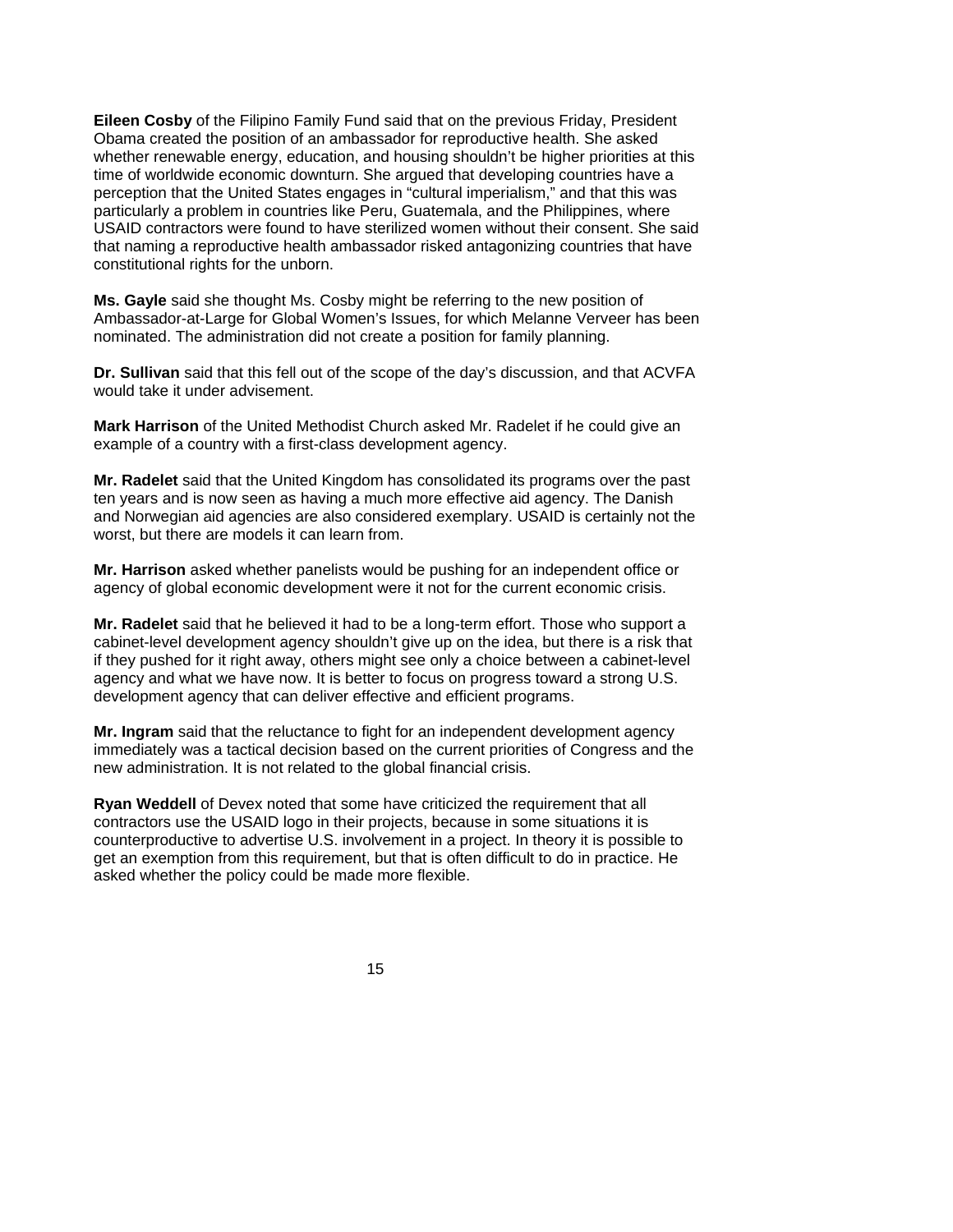**Dr. Sullivan** said that there had been considerable discussion at ACVFA about the branding requirement. The committee has not come to a consensus on the question, but could take it up again. He said that the Center for International Private Enterprise has not had a problem getting exemptions when necessary. The most sensitive area for branding seems to be the democracy support programs. Ultimately this is a matter of internal regulation, not law, so perhaps the new administration should think about making new policy decisions on the subject.

**Mr. Radelet** added that the problem is not the USAID logo alone, but the plethora of logos from U.S. government agencies including the MCC, PEPFAR, the Department of Health and Human Services, the Centers for Disease Control and Prevention, and the National Institutes of Health. It can make the United States look foolish when it puts multiple logos on a project. He also agreed that while the United States should get credit for its work in many cases, in some cases it can be counterproductive.

**Carla Stone** of Delaware Technical and Community College commented that ACVFA is made up some of the largest and best organizations in the foreign-assistance sector, but that perhaps smaller organizations should also be represented on the committee. They are the ones doing work in the field, often on a shoestring, including monitoring and evaluation.

**Dr. Adelman** agreed that that would be a good idea. She asked ACVFA Member Deborah Bensen how Operation Blessing would characterize its own size.

**Ms. Bensen** said that Operation Blessing considered itself a medium-sized organization. She too agreed that ACVFA should include some smaller groups, and said that in fact the new administration would be adding new members to the committee.

**Dr. Sullivan** said that while technically ACVFA members are selected by the USAID Administrator, the committee could make a recommendation that the Administrator consider diversity in size when selecting those new members. He said that ACVFA would take up the question at its business meeting.

**John Pielmeyer,** an evaluation contractor and retired USAID officer, argued that the reforms described by the panelists must take place quickly if USAID is to retain its newly hired employees. Many people now joining USAID are shocked by what they see in the Agency. They may not have good supervisors in Washington or in the missions to teach them what to do. They find an "in-the-office attitude" when many of them are used to working in the field. They find resources that are partitioned in a way that makes it difficult to provide flexible, high-quality programs. They find excessive paperwork, not just due to congressional reporting requirements but also USAID's past fixation on indicators and monitoring. They find major problems with procurement.

**Mark Hankin** of the Solidarity Center said he was worried about the lack of policy guidance coming from Washington on how missions and the organizations working with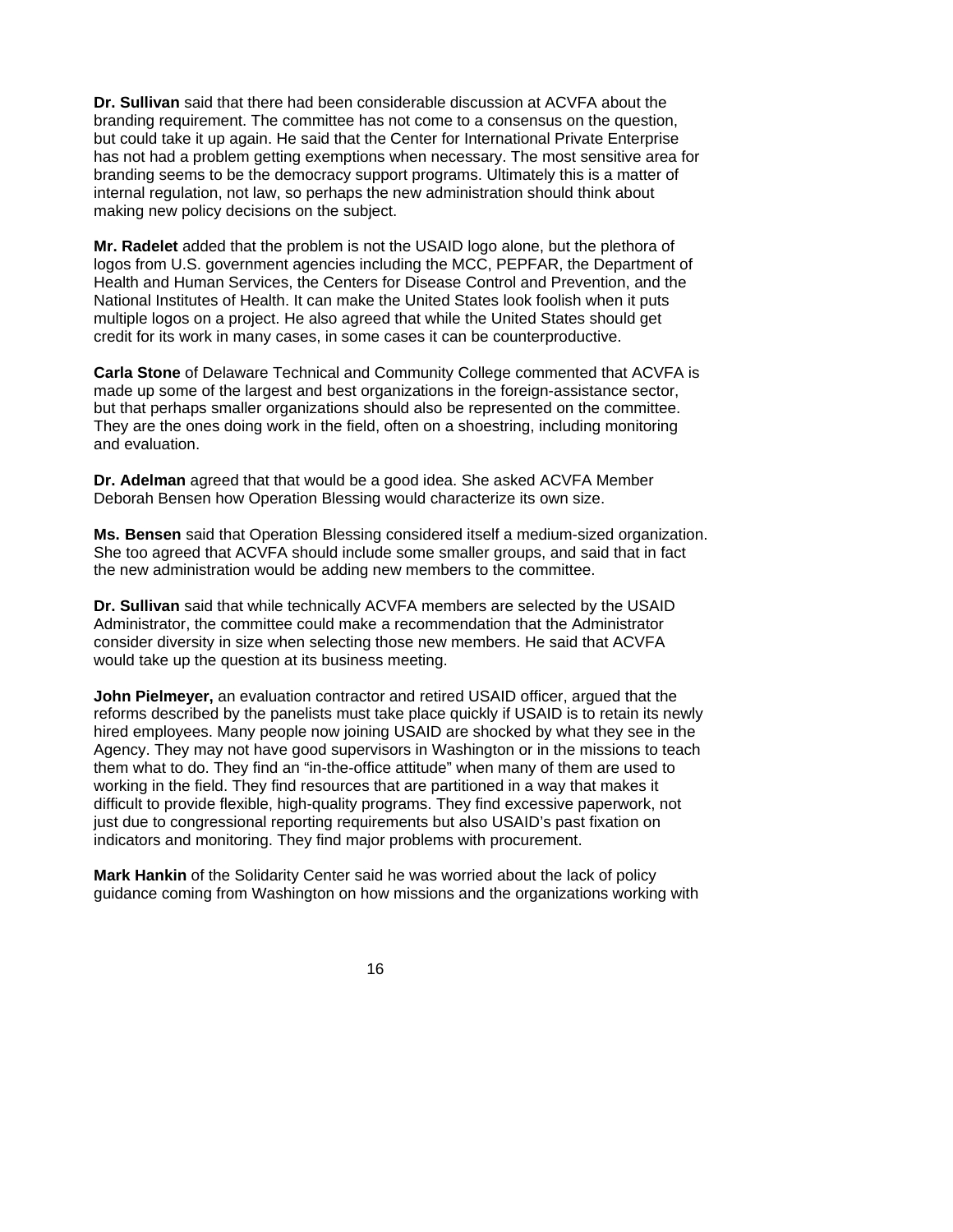them should deal with this environment of economic crisis. He asked where the committee stood on this vacuum of policy leadership.

**Dr. Adelman** said that she didn't know when USAID's new leaders would be in place, but that it was probably not unusual for them not to be named by mid-March in a new administration's first year.

**Mr. Radelet** said that the next opportunity to gauge the broad outlines of U.S. government development policy will be at the G-20 meeting coming up in London, although it will be a tough challenge to write that policy if leaders below the Secretary level still aren't in place.

**Robert Nicolas** of the African Methodist Episcopal Church Service and Development Agency said that he didn't see enough urgency from the U.S. government in dealing with the problems that the global economic crisis is sure to bring. USAID shouldn't wait for food riots before it helps put social safety nets in place. He asked what recommendations panelists would make to USAID missions and other donors to prevent the worst from happening.

**Mr. Radelet** said that to respond properly USAID needs additional resources and the ability to use them flexibly, and at the moment it has neither.

**Mr. Ingram** added that this is why it is important to restore authority to missions and embassies, because not every country should be treated the same.

**Dr. Adelman** pointed out that USAID mission directors and staff members in Washington do have the authority to redirect funds. She said she assumed that capable ambassadors and mission staffs have put contingency plans in place and are following some guidance from the State Department, although she did not know that for a fact. ACVFA can make that recommendation to the Agency in any case.

**Ms. Gayle** asked those in the audience to use their voices to argue for a strong USAID response to the economic crisis. Policy makers act when constituents make it clear what is important to them. Those in the development community need to push policy makers to keep the problems of the poor on the front burner.

**Elaine Scudder** of the International Center for Nonprofit Law noted that Secretary Clinton recently said that we no longer have four "Ds" for foreign aid, we only have three—she omitted democracy. She asked whether it was likely that democracy and governance programs would continue to be a priority for the new administration.

**Mr. Ingram** said that although there may be only three Ds, the "development D" is meant to include democracy, just as it includes health and education.

**Dr. Sullivan** added that ACVFA has gone on record arguing that democracy and good governance are strongly linked to economic growth and development. In a recent

 $17$